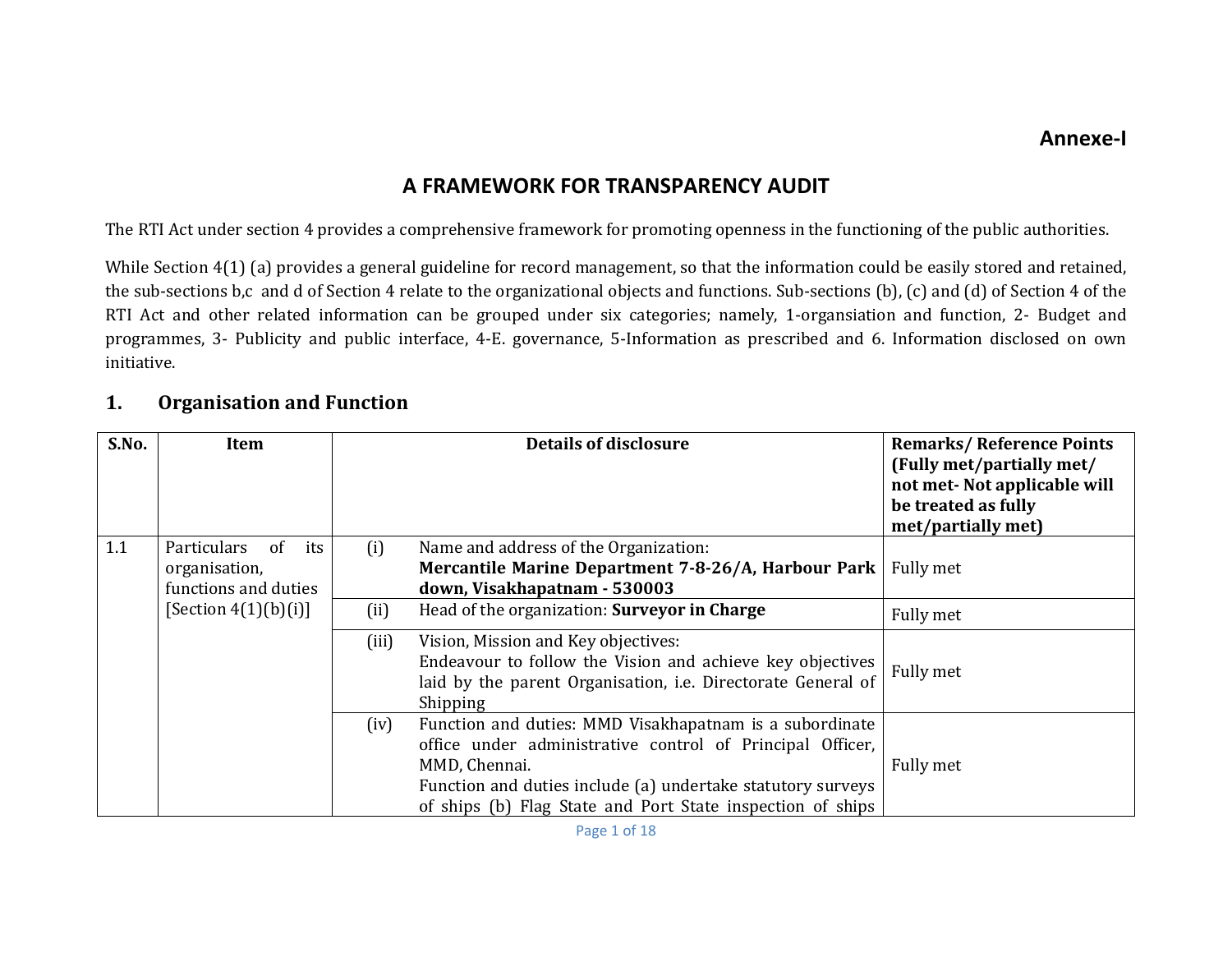|     |                                                                                        | resulting in issuance of a report to the ships and hosting of<br>the same on the respective websites (c) undertake statutory<br>audits mandated under the International conventions/Codes<br>such as ISM, ISPS, MLC etc. (d) undertake inspection of FFA<br>and LSA service stations as directed by the DGS (e)<br>undertake the audit of the Port Reception Facilities (f)<br>inspect Maritime Training Institutes as directed by the<br>Principal Officer, MMD Chennai (SAC Chairman) (g) other<br>occasional inspections include those mandated for grant of<br>towing permission and inspection for verification of carving<br>and marking note. (h) Registrar of Indian Ships and the jobs<br>associated therewith. (J) Incharge for SID cards facilitation<br>centre and the connected jobs. (k) Seafarers Grievances<br>Officer (L) Public Grievances Officer(M) Government Trustee<br>Member of VPT |           |
|-----|----------------------------------------------------------------------------------------|-------------------------------------------------------------------------------------------------------------------------------------------------------------------------------------------------------------------------------------------------------------------------------------------------------------------------------------------------------------------------------------------------------------------------------------------------------------------------------------------------------------------------------------------------------------------------------------------------------------------------------------------------------------------------------------------------------------------------------------------------------------------------------------------------------------------------------------------------------------------------------------------------------------|-----------|
|     |                                                                                        | <b>Organization Chart</b><br>(v)                                                                                                                                                                                                                                                                                                                                                                                                                                                                                                                                                                                                                                                                                                                                                                                                                                                                            | Fully met |
|     |                                                                                        | Any other details-the genesis, inception, formation of the<br>(vi)<br>department and the HoDs from time to time as well as the<br>committees/ Commissions constituted from time to time<br>have been dealt                                                                                                                                                                                                                                                                                                                                                                                                                                                                                                                                                                                                                                                                                                  | N.A       |
| 1.2 | Power and duties of<br>officers<br>and<br>its<br>employees<br>[Section $4(1)$ (b)(ii)] | Powers and duties of officers (administrative, financial and<br>(i)<br>judicial):<br><b>Surveyor in Charge:</b><br>(a)Administration of the Merchant Shipping Act, 1958 and the Rules framed                                                                                                                                                                                                                                                                                                                                                                                                                                                                                                                                                                                                                                                                                                                | Fully met |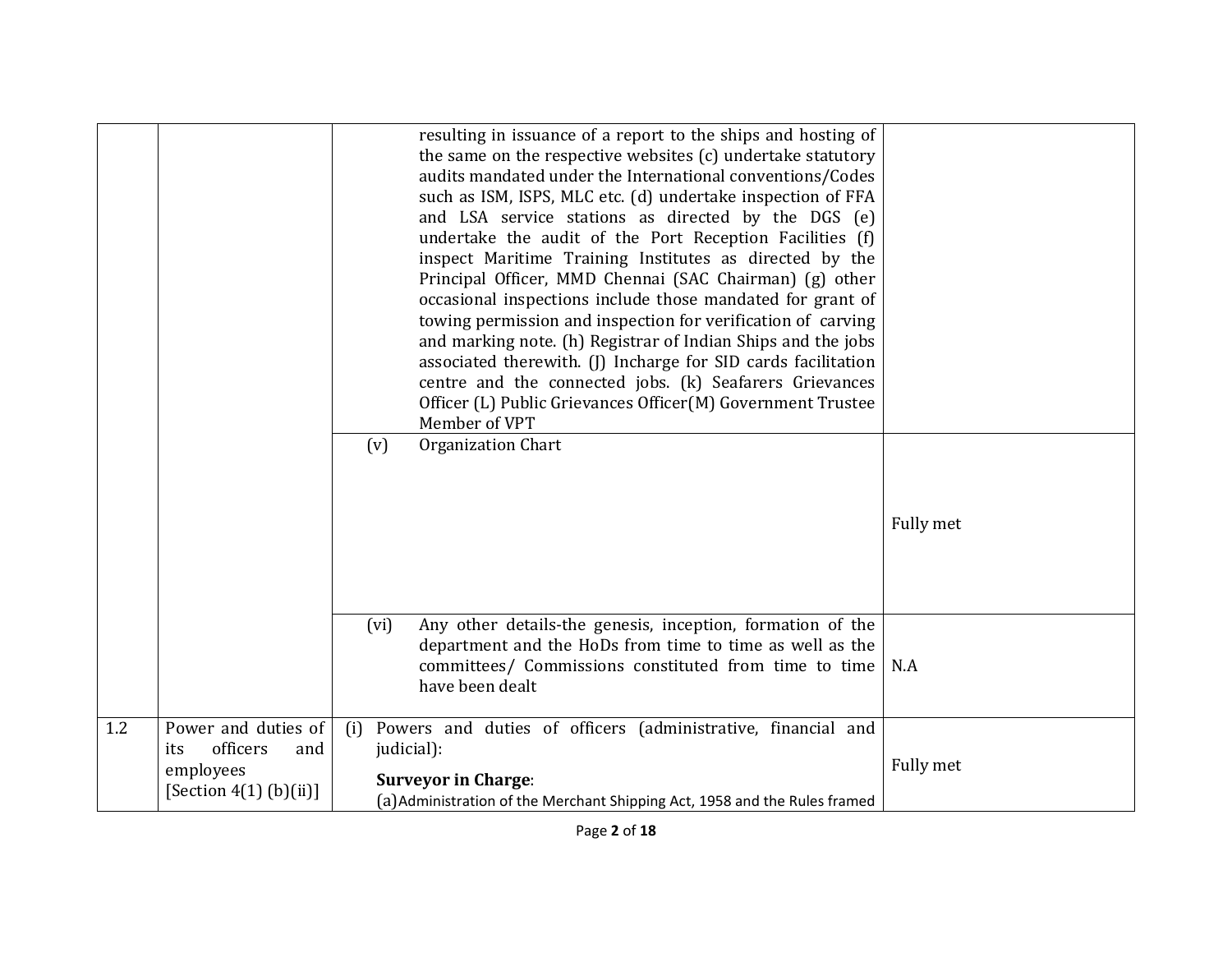| there under;<br>(b) Supervision and control of the financial administration of the MMD as<br>the Drawing & Disbursing Officer;<br>(c)Supervision and control of the general administrative matters of the<br>MMD as the Head of Office;<br>(d) duties as detailed in 1.1(iv)                                                                                                                                                                                                                                                                                                                                                                                                                                                                                                                                                                                        |                                                                                                        |           |
|---------------------------------------------------------------------------------------------------------------------------------------------------------------------------------------------------------------------------------------------------------------------------------------------------------------------------------------------------------------------------------------------------------------------------------------------------------------------------------------------------------------------------------------------------------------------------------------------------------------------------------------------------------------------------------------------------------------------------------------------------------------------------------------------------------------------------------------------------------------------|--------------------------------------------------------------------------------------------------------|-----------|
| (ii) Power and duties of other employees:<br>Superintendent<br>(1) Overall General supervision of staff.<br>(2) Tapal/Dak marking to staff.<br>(3) Assisting SIC in day to day administration and PFMS, PFMS EIS<br>on line bills processing and other works as may be assigned by<br>SIC.<br>(4) Gem Buyer<br>(5) Liaison with Government Counsels and other Departments<br>(6) Providing guidance to the staff on rules and work disposal<br>from time to time as per need.<br><b>UDC</b><br>Section incharge and responsible for disposal of Dak<br>to him and safe keeping relevant records. Attend to<br>work given by the SIC/Superintendent due to<br><b>LDC</b><br>Section in charge and responsible for disposal of Dak marked to her<br>and safe keeping of relevant records. Attend to any other official<br>work given by the SIC/Superintendent due to | marked<br>any other<br>exigencies.<br>exigencies.                                                      | Fully met |
| (iii) Rules/ orders under which<br>powers and duty are derived<br>and                                                                                                                                                                                                                                                                                                                                                                                                                                                                                                                                                                                                                                                                                                                                                                                               | (a)GFR, (b)FRSR, (c)CCS Rules<br>(d) Delegation of Financial Powers<br>Rules, 1978 as amended, Central | Fully met |
| (iv) Exercised                                                                                                                                                                                                                                                                                                                                                                                                                                                                                                                                                                                                                                                                                                                                                                                                                                                      | Government Receipt and Payment                                                                         | Fully met |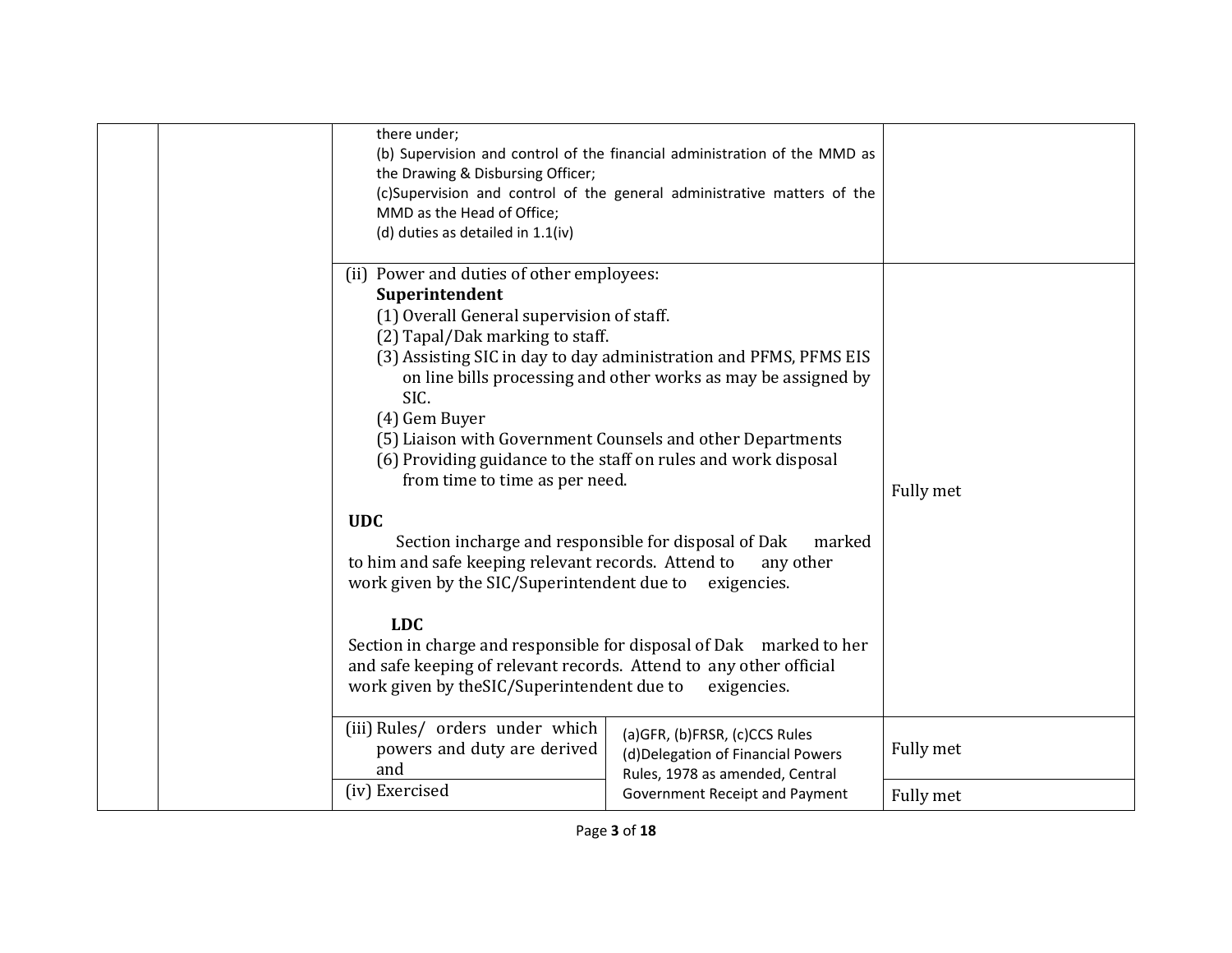|     |                                                                                  | (v) Work allocation                                                                                                                                                                                                                                      | Rules 1983 as amended.<br>(e) Merchant Shipping Act, 1958 as<br>amended and the Rules framed there<br>under.                                                                                                                                                                                                                                                                                                                                               | Fully met |
|-----|----------------------------------------------------------------------------------|----------------------------------------------------------------------------------------------------------------------------------------------------------------------------------------------------------------------------------------------------------|------------------------------------------------------------------------------------------------------------------------------------------------------------------------------------------------------------------------------------------------------------------------------------------------------------------------------------------------------------------------------------------------------------------------------------------------------------|-----------|
| 1.3 | Procedure followed<br>in decision making<br>process<br>[Section $4(1)(b)(iii)$ ] | (i)<br>Mode of processing and disposal of work:<br>section.<br>• SIC sends the receipt to the Superintendent with remarks, if any<br>Distributes to the concerned sections.<br>relevant.<br>Section where the decision is communicated to the concerned. | Process of decision making Identify key decision-making points:<br>• Receipts are sent directly to the Surveyor in Charge (SIC)by the Dak<br>Superintendentdiarised receipts by the Dak section, examines and<br>The concerned sections will process receipts on file and submit to SICas is<br>• SIC may either dispose of the case directly or refer to the Principal Officer<br>for Orders/Approval, where necessary. The file then travels down to the | Fully met |
|     |                                                                                  | (ii) Final decision-making authority: Surveyor in Charge<br>consultation and concurrence with the PO/Dy.NA                                                                                                                                               | in                                                                                                                                                                                                                                                                                                                                                                                                                                                         | Fully met |
|     |                                                                                  | (a)GFR, (b)FRSR, (c)CCS Rules<br>(d)Delegation of Financial Powers Rules, 1978 as amended. (e) Central Govt.<br>Receipt and payment Rules 1983 as amended.                                                                                               | (e) Merchant Shipping Act, 1958 as amended and the Rules framed there under.                                                                                                                                                                                                                                                                                                                                                                               | Fully met |
|     |                                                                                  | promulgated by the Director General of Shipping                                                                                                                                                                                                          | (iii) Time limit for taking a decision, if any: as per Citizen Charter                                                                                                                                                                                                                                                                                                                                                                                     | Fully met |
|     |                                                                                  | supervised by the Head of Department and are subject to annual audits.                                                                                                                                                                                   | (iv) Channel of supervision and accountability: The processes are                                                                                                                                                                                                                                                                                                                                                                                          | Fully met |
| 1.4 | Norms for discharge<br>of functions<br>[Section $4(1)(b)(iv)]$                   | Nature of functions/ services offered:<br>(i)<br>(a) Statutory surveys of ships<br>international requirements as applicable                                                                                                                              | (b) Mandatory audits of ships, shipping companies, Port facility,<br>Maritime Training Institutes under the various Conventions<br>and Codes developed by the International Maritime<br>Organisation and the International Labour Organisation (ILO)<br>(c) Inspection of ships to verify compliance with the national and                                                                                                                                 | Fully met |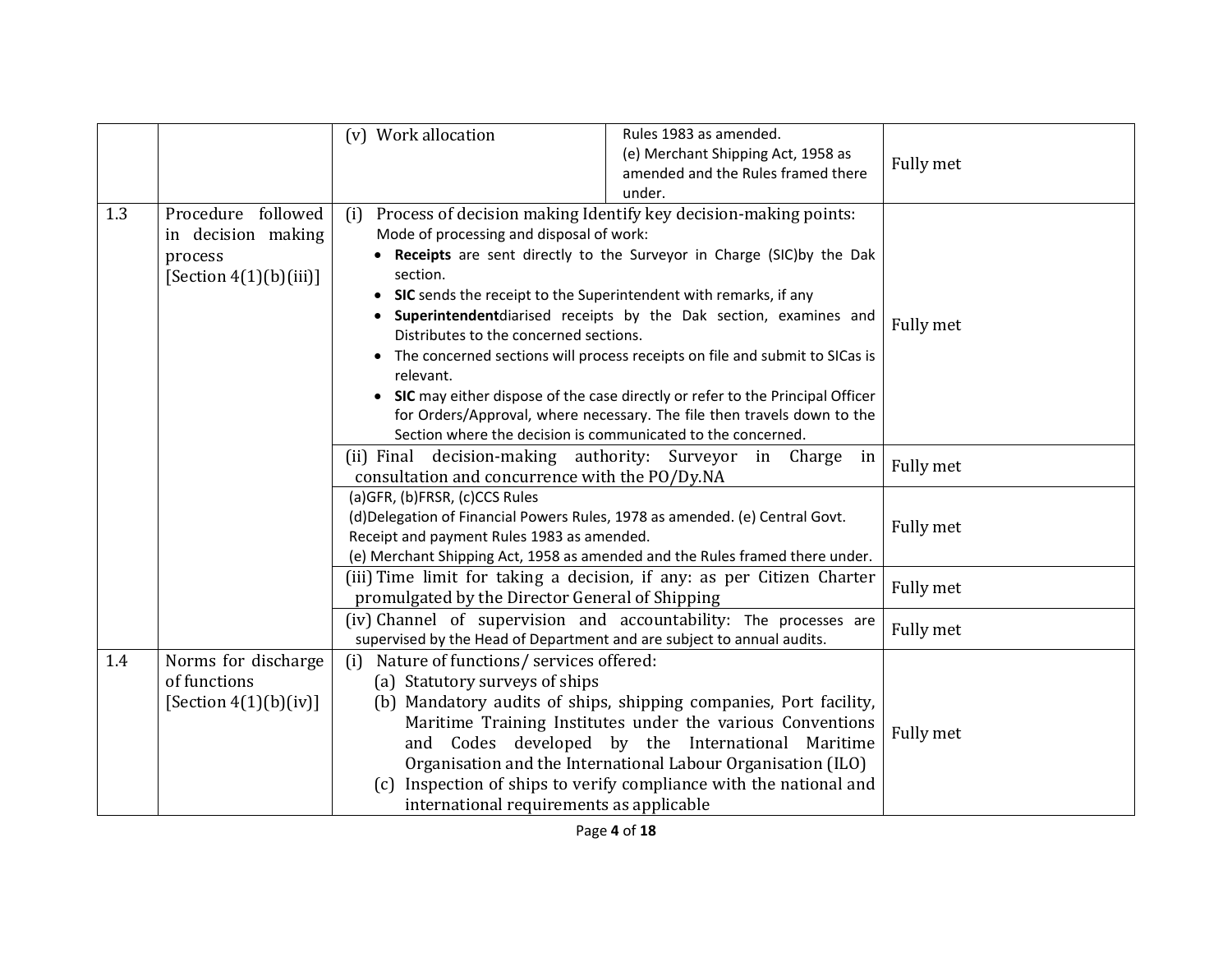|     |                                                                                       | (ii) Norms/ standards for functions/ service delivery:<br>The Directorate General of Shipping mandates key statutory functions to be<br>performed under the rules and regulations prescribed by the Government of<br>India and the regulations of the International Maritime Organization and<br>International Labour Organization, etc. to fulfil its objectives. As other<br>central Government Departments, the MMD also discharges its designated<br>functions strictly in accordance with the provisions contained in the<br>Supplementary Rules and Fundamental Rules, General Financial Rules,<br>Delegation of Financial Powers Rules, Central Civil Service (Classification,<br>Control and Appeal) Rules, Central Civil Service (Conduct) Rules and the<br>instructions, orders and guidelines stipulated by the Government of India<br>from time to time. In the case of technical and statutory matters, the<br>Merchant Shipping Act, 1958, META Manual and the guidelines and<br>regulations of the International Maritime Organization (IMO) under various<br>International Conventions like STCW, MARPOL, SOLAS and the such issued<br>by the International Labour Organization (ILO) are relevant. In addition, the<br>Rules framed under the Merchant Shipping Act on various matters like<br>Examination, CDC, regulation of Recruitment and Placement of Seafarers,<br>etc. forms standards for service delivery. | Fully met |
|-----|---------------------------------------------------------------------------------------|---------------------------------------------------------------------------------------------------------------------------------------------------------------------------------------------------------------------------------------------------------------------------------------------------------------------------------------------------------------------------------------------------------------------------------------------------------------------------------------------------------------------------------------------------------------------------------------------------------------------------------------------------------------------------------------------------------------------------------------------------------------------------------------------------------------------------------------------------------------------------------------------------------------------------------------------------------------------------------------------------------------------------------------------------------------------------------------------------------------------------------------------------------------------------------------------------------------------------------------------------------------------------------------------------------------------------------------------------------------------------------------------------------------------------------------|-----------|
|     |                                                                                       | (iii) Process by which these services can be accessed: Online and<br>Offline process for service request                                                                                                                                                                                                                                                                                                                                                                                                                                                                                                                                                                                                                                                                                                                                                                                                                                                                                                                                                                                                                                                                                                                                                                                                                                                                                                                              | Fully met |
|     |                                                                                       | (iv) Time-limit for achieving the targets: As per the Citizen Charter<br>promulgated by the DG Shipping                                                                                                                                                                                                                                                                                                                                                                                                                                                                                                                                                                                                                                                                                                                                                                                                                                                                                                                                                                                                                                                                                                                                                                                                                                                                                                                               | Fully met |
|     |                                                                                       | (v) Process of redress of grievances:<br>The following grievances redressal system is available<br>(a) Public Grievances Portal<br>(b) Online Concurrent feedback Grievances redress mechanism of the<br>Directorate General of Shipping<br>(c) Query/grievances received through e-mail are also addressed.                                                                                                                                                                                                                                                                                                                                                                                                                                                                                                                                                                                                                                                                                                                                                                                                                                                                                                                                                                                                                                                                                                                          | Fully met |
| 1.5 | Rules,<br>regulations,<br>instructions manual<br>and<br>records<br>for<br>discharging | (i) Title and nature of the record/manual/instruction:<br>1. Merchant Shipping Act and Rules framed there under.<br>2. For Administrative purposes CCS, FRSR andGFR, DFRP                                                                                                                                                                                                                                                                                                                                                                                                                                                                                                                                                                                                                                                                                                                                                                                                                                                                                                                                                                                                                                                                                                                                                                                                                                                             | Fully met |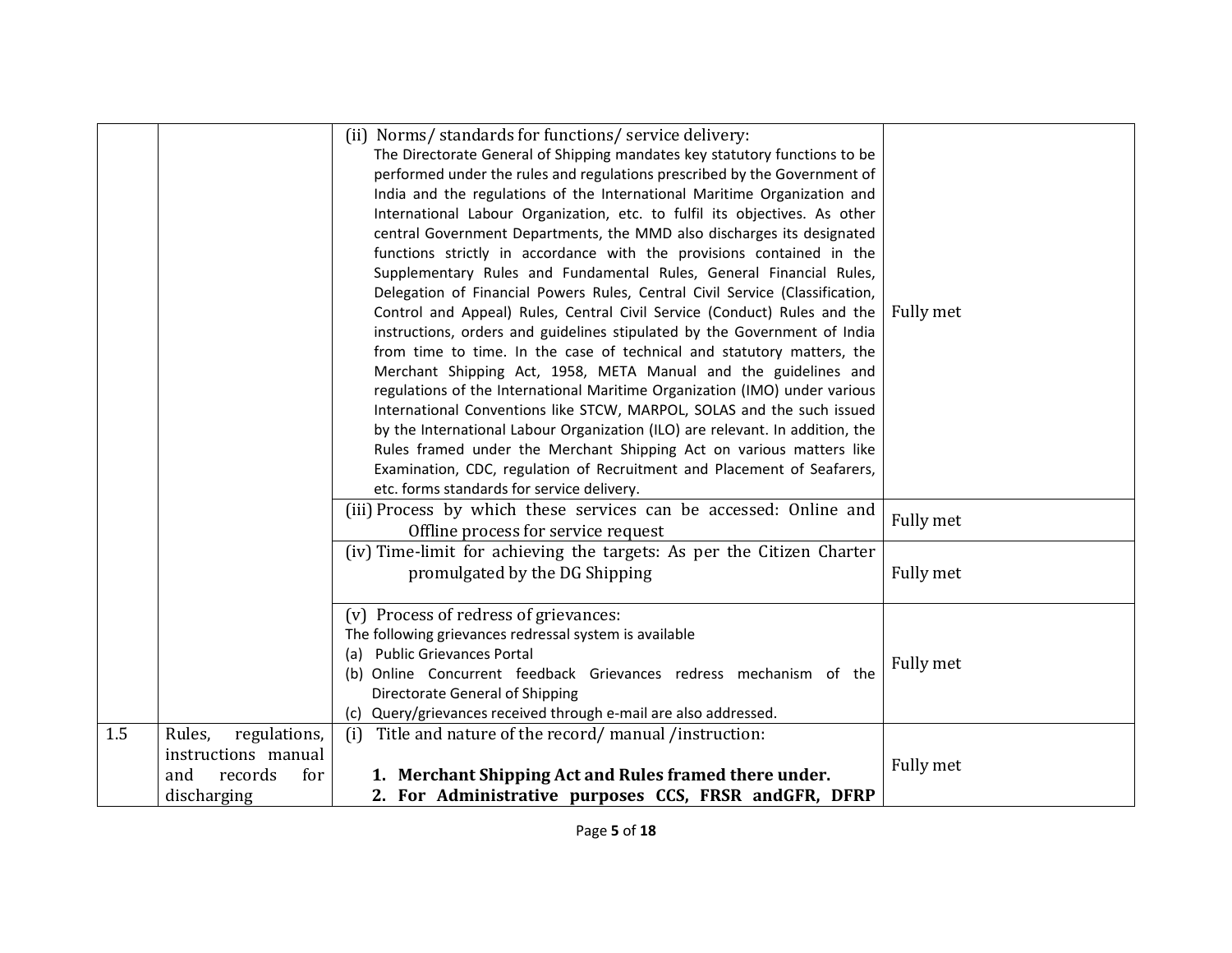|     | functions                | 1978 as amended, Central Government Account Receipt                          |           |
|-----|--------------------------|------------------------------------------------------------------------------|-----------|
|     | [Section $4(1)(b)(v)$ ]  | and payment Rules 1983 as amended.                                           |           |
|     |                          | 3. Rules and regulations available in the DG Shipping website.               |           |
|     |                          |                                                                              |           |
|     |                          | (ii) List of Rules, regulations, instructions manuals and records.           |           |
|     |                          | Rules framed under Merchant Shipping Act, 1958 and the                       | Fully met |
|     |                          | executive orders issued by DG Shipping are available on the DG               |           |
|     |                          | Shipping websitehttps://www.dgshipping.gov.in/                               |           |
|     |                          | (iii) Acts/ Rules manuals etc                                                |           |
|     |                          |                                                                              |           |
|     |                          | As per (ii) above                                                            |           |
|     |                          | (iv) Transfer policy and transfer orders                                     |           |
|     |                          |                                                                              |           |
|     |                          | The transfer of Group 'A' officers are undertaken as per the<br>$\bullet$    |           |
|     |                          | transfer policy of the Directorate General of Shipping.                      |           |
|     |                          | Transfers of Group 'B and C' employees are and are regulated by<br>$\bullet$ | Fully met |
|     |                          | the Principal Officer, MMD, CHENNAI.                                         |           |
|     |                          |                                                                              |           |
|     |                          |                                                                              |           |
|     |                          |                                                                              |           |
| 1.6 | Categories<br>of         | (i) Categories of documents                                                  |           |
|     | documents held by        | 1. Confidential Documents                                                    |           |
|     | the authority under      | 2. Personal files of Officers & staff                                        |           |
|     | its control              | 3. Documents related to survey / Audit of ships                              |           |
|     |                          | 4. Documents related to Port State/ Flag State inspection of Fully met       |           |
|     | [Section $4(1)(b)$ (vi)] | ships                                                                        |           |
|     |                          | 5. Documents related to Audit of Port facilities                             |           |
|     |                          | 6. Documents related to Administration; Accounts related to                  |           |
|     |                          | the office                                                                   |           |
|     |                          | (ii) Custodian of documents/categories                                       |           |
|     |                          |                                                                              | Fully met |
|     |                          | <b>Surveyor in Charge</b>                                                    |           |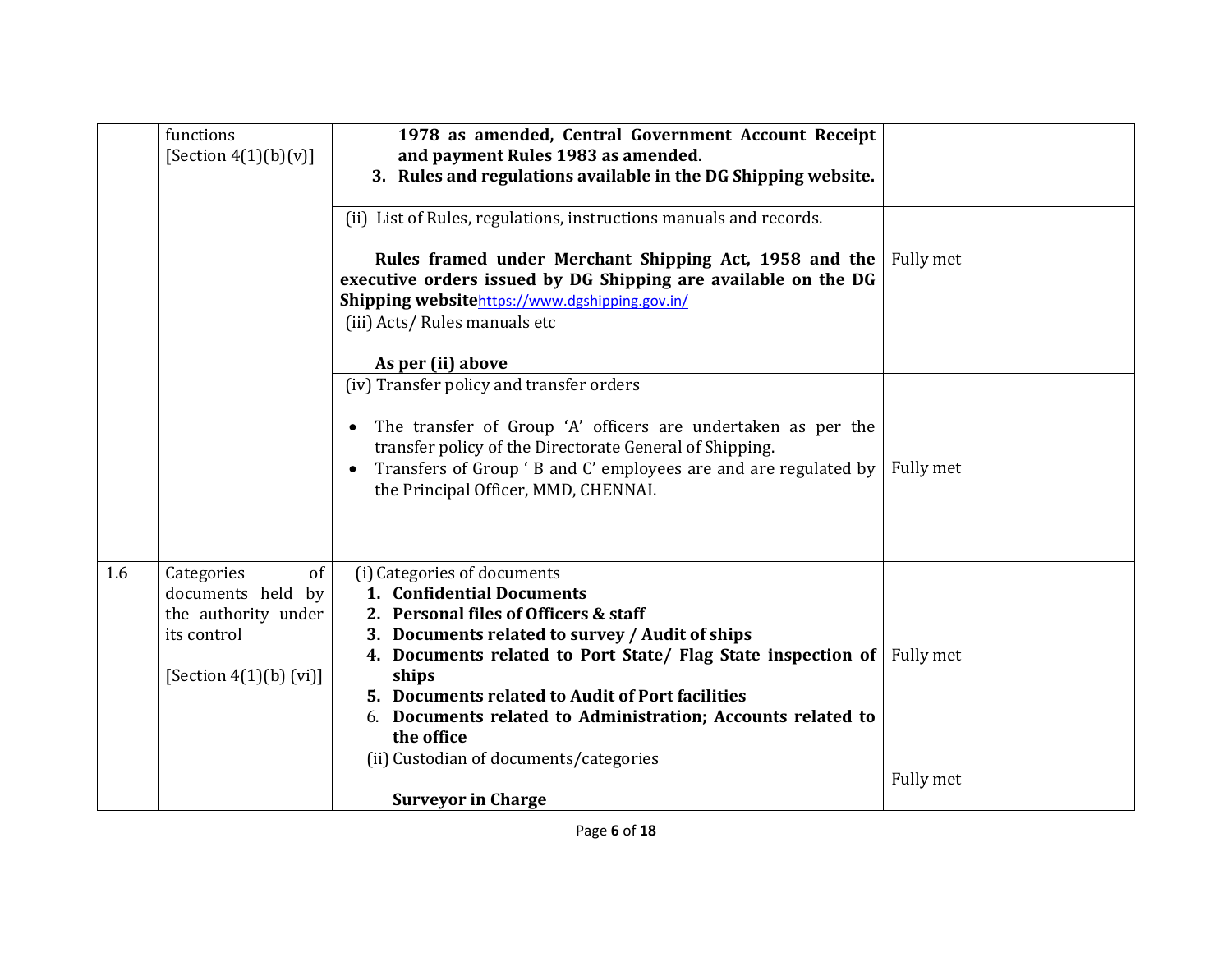| 1.7 | Councils,<br>Boards,                                                       | Name of Boards, Council, Committee etc.<br>(i)                                                                                                                                                | Nil              |
|-----|----------------------------------------------------------------------------|-----------------------------------------------------------------------------------------------------------------------------------------------------------------------------------------------|------------------|
|     | Committees<br>and<br><b>Bodies</b><br>other                                | (ii)<br>Composition                                                                                                                                                                           | $-$              |
|     | constituted<br>as part                                                     | Dates from which constituted<br>(iii)                                                                                                                                                         | $- -$            |
|     | the<br>Public<br>of<br>Authority                                           | Term/Tenure<br>(iv)                                                                                                                                                                           | $-$              |
|     | [Section                                                                   | Powers and functions<br>(v)                                                                                                                                                                   | $-$              |
|     | 4(1)(b)(viii)                                                              | Whether their meetings are open to the public?<br>(vi)                                                                                                                                        | $-$              |
|     |                                                                            | (vii) Whether the minutes of the meetings are open to the public?                                                                                                                             | $- -$            |
|     |                                                                            | (viii) Place where the minutes if open to the public are available?                                                                                                                           | $-$              |
| 1.8 | Directory of officers<br>and employees<br>[Section<br>4(1)<br>(b)<br>(ix)] | (i)<br>Name and designation<br>(a) S.SatyanarayanaMurty, Surveyor Incharge-cum-DDG(Tech)<br>(b) Vanneru Rajasekhar - SUPERINTENDENT<br>(c) P.Satyamadhusudhan, UDC<br>(d) D.Jagadeswari, LDC. | <b>Fully met</b> |
|     |                                                                            | Telephone, fax and email ID<br>(ii)<br>Phone: 0891-2502148,2525475 2729431 (D)                                                                                                                |                  |
|     |                                                                            | Email: sic.vizag-mmd@gov.in                                                                                                                                                                   |                  |

| 1.9 | Monthly                  | List of employees with Gross monthly remuneration<br>(i)     |                  |
|-----|--------------------------|--------------------------------------------------------------|------------------|
|     | Remuneration             |                                                              |                  |
|     | received by officers     | $\mathbf{I}14309$ /-<br>Shri S.SatyanaryanaMurty, Surveyor   |                  |
|     | employees<br>&           | Incharge-cum-DDG(Tech)                                       | <b>Fully met</b> |
|     | including system of      | Shri.VanneruRajasekhar,<br>$\approx 66690$ /-                |                  |
|     | compensation             | Superintendent                                               |                  |
|     | [Section]<br>4(1)<br>(b) | Shri P.Satyamadhusudhan, UDC<br>$=45981/$                    |                  |
|     | (x)]                     | ₹36387/-<br>Smt.D.Jagadeswari, LDC                           |                  |
|     |                          | System of compensation as provided in its regulations<br>(i) | N.A              |
|     |                          | N.A                                                          |                  |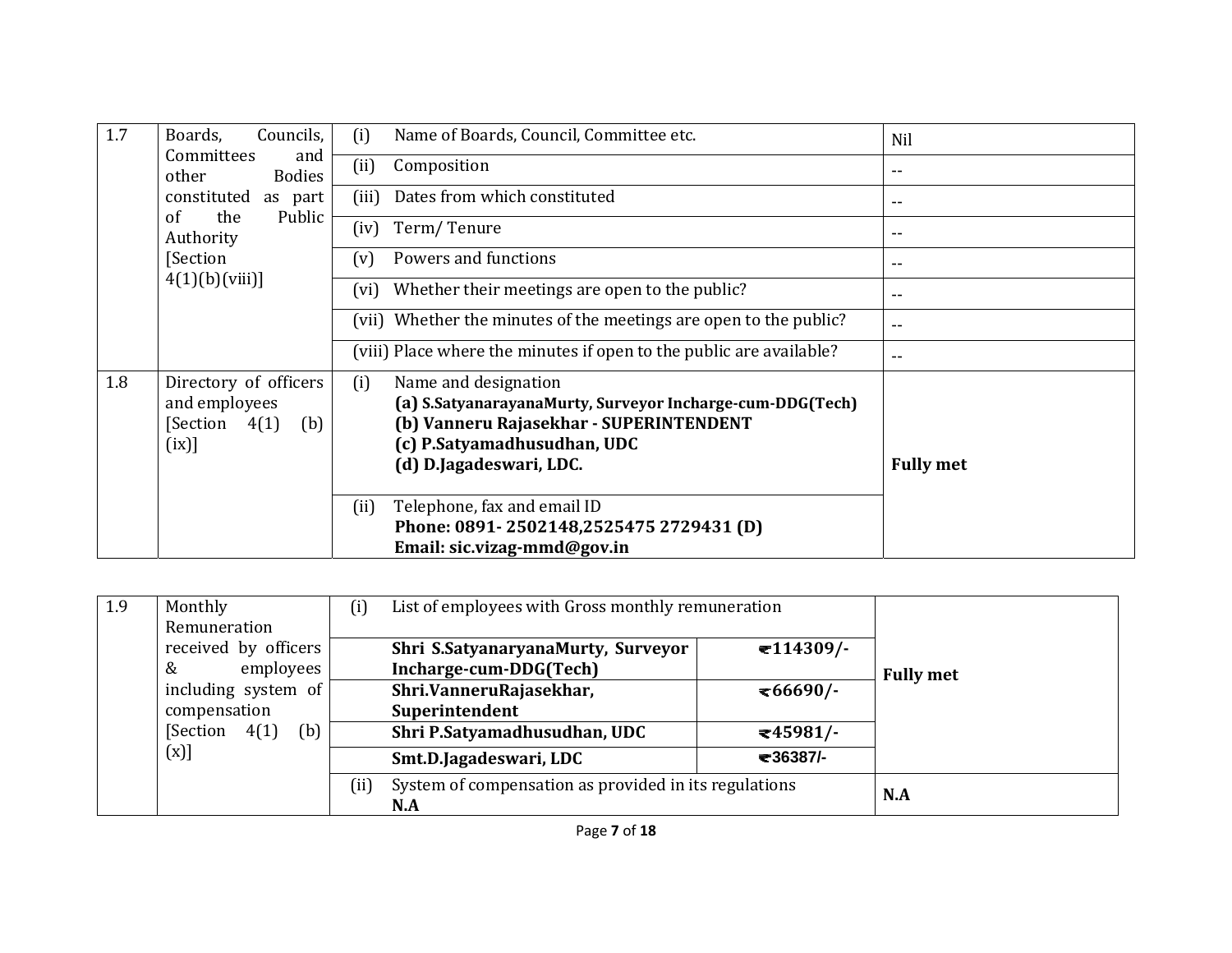| 1.10 | designation<br>Name,<br>other<br>and<br>particulars of public<br>information officers<br>[Section $4(1)$ ]<br>(b)<br>(xvi) | Name and designation of the public information officer (PIO),<br>(i)<br>Assistant Public Information (s) & Appellate Authority<br>Shri S.SatyanarayanaMurty<br><b>Surveyor in Charge</b>                                                                                                          |                  |
|------|----------------------------------------------------------------------------------------------------------------------------|---------------------------------------------------------------------------------------------------------------------------------------------------------------------------------------------------------------------------------------------------------------------------------------------------|------------------|
|      |                                                                                                                            | Address, telephone numbers and email ID of each designated<br>(ii)<br>official.<br>S.SatyanarayanaMurty,<br>Surveyor Incharge-cum-DDG(Tech)<br><b>Mercantile Marine Department,</b><br>7-8-26/A, Harbour Park down, Visakhapatnam 53003.<br>Phone: 0891-2729431(D)<br>Email: sic.vizag-mmd@gov.in | <b>Fully met</b> |
| 1.11 | No. Of employees                                                                                                           | No. of employees against whom disciplinary action has been                                                                                                                                                                                                                                        |                  |
|      | against<br>whom<br>Disciplinary<br>action<br>has been proposed/                                                            | Pending for Minor penalty or major penalty proceedings: Nil<br>(i)                                                                                                                                                                                                                                | <b>Fully met</b> |
|      | taken<br>(Section 4(2))                                                                                                    | (ii)<br>Finalised for Minor penalty or major penalty proceedings: Nil                                                                                                                                                                                                                             | <b>Fully met</b> |
| 1.12 | Programmes<br>to<br>advance                                                                                                | <b>Educational programmes:</b><br>(i)<br><b>NIL</b>                                                                                                                                                                                                                                               | Not met          |
|      | understanding<br>of<br><b>RTI</b>                                                                                          | Efforts to encourage public authority to participate in these<br>(ii)<br>programmes: NA                                                                                                                                                                                                           | Not met          |
|      | (Section 26)                                                                                                               | (iii) Training of CPIO/APIO:Nil                                                                                                                                                                                                                                                                   | Not met          |
|      |                                                                                                                            | (iv) Update & publish guidelines on RTI by the Public Authorities<br>concerned: Nil                                                                                                                                                                                                               | Not met          |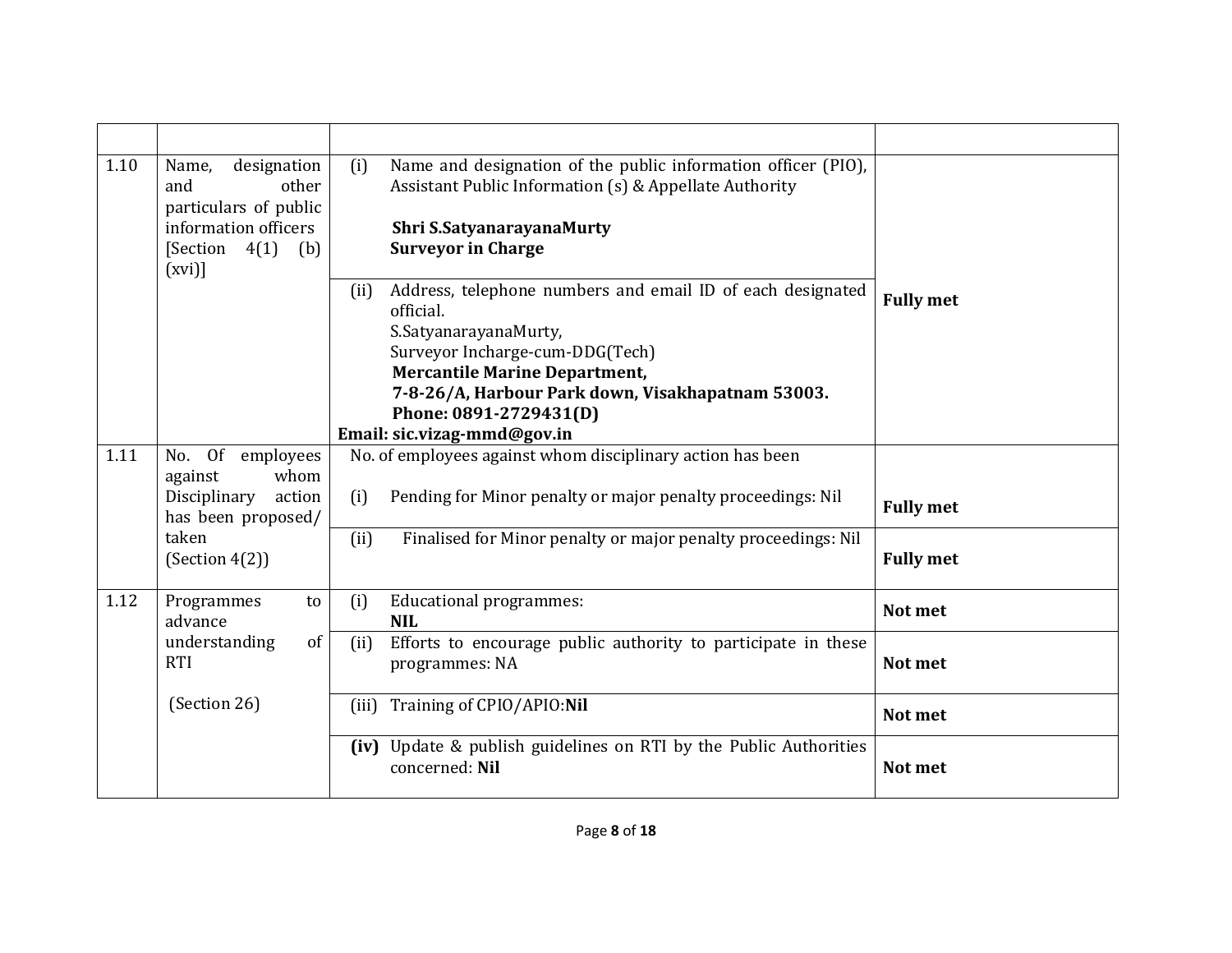| 1.13 | transfer orders<br>[F No. $1/6/2011$ - IR  <br>dt. 15.4.2013] | Transfer policy and Transfer policy and transfer orders<br>The transfer of Group 'A' officers is undertaken as per the transfer<br>$\bullet$<br>policy of the Directorate General of Shipping.<br>Transfers of Group 'B and C' employees are regulated by the<br>Principal Officer, MMD, CHENNAI. | <b>Fully met</b> |
|------|---------------------------------------------------------------|---------------------------------------------------------------------------------------------------------------------------------------------------------------------------------------------------------------------------------------------------------------------------------------------------|------------------|
|------|---------------------------------------------------------------|---------------------------------------------------------------------------------------------------------------------------------------------------------------------------------------------------------------------------------------------------------------------------------------------------|------------------|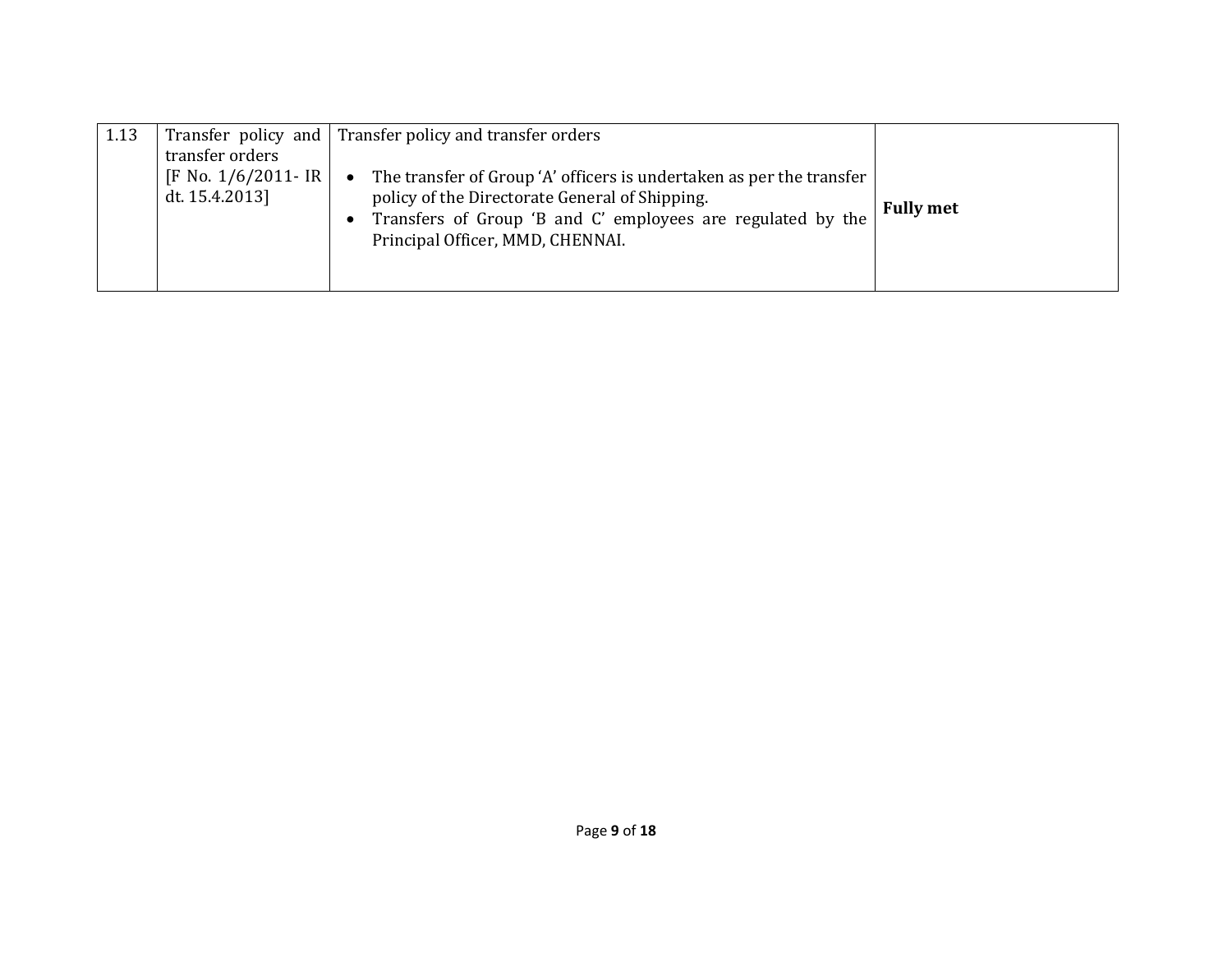## **2.Budget and Programme**

| S.No. | Item                                                                                                                                                                      | <b>Details of disclosure</b>                                                                                                                                                                                                                                                                                                                                                                                                                                                                                                                                       | <b>Remarks/Reference Points</b><br>(Fully met/partially met/ not<br>met-Not applicable will be<br>treated as fully met/partially<br>met) |
|-------|---------------------------------------------------------------------------------------------------------------------------------------------------------------------------|--------------------------------------------------------------------------------------------------------------------------------------------------------------------------------------------------------------------------------------------------------------------------------------------------------------------------------------------------------------------------------------------------------------------------------------------------------------------------------------------------------------------------------------------------------------------|------------------------------------------------------------------------------------------------------------------------------------------|
| 2.1   | Budget allocated to<br>each<br>agency<br>including all plans,<br>proposed<br>expenditure<br>and<br>reports<br>on<br>disbursements made<br>etc.<br>[Section $4(1)(b)(xi)]$ | Total Budget for the public authority: 2020-21-Rs.9310000/-<br>(i)<br>(ii)<br>Budget for each agency and plan & programmes: Nil<br>(iii) Report on disbursements made and place where the related<br>reports are available: PFMS                                                                                                                                                                                                                                                                                                                                   | <b>Fully met</b>                                                                                                                         |
| 2.2   | Foreign<br>and<br>domestic tours<br>(F.No. 1/8/2012- IR<br>dt. 11.9.2012)                                                                                                 | (i)<br>Budget for Domestic Tour: FY 2020-21:Rs.400000/-<br>There are no officers in this<br>Foreign and domestic Tours by<br>(ii)<br>ministries and officials of the<br>Department of the rank of<br>Joint Secretary to the<br>rank of Joint Secretary to the<br><b>Government of India and</b><br>Government and above, as well<br>the<br>heads<br>of<br>above<br>the<br>as<br>Department.<br>Places visited<br>a)<br>The period of visit<br>b)<br>number<br>The<br>of<br>$\mathbf{c}$<br>members in the official<br>delegation<br>Expenditure on the visit<br>d) | N.A                                                                                                                                      |
|       |                                                                                                                                                                           | Information related to procurements<br>(iii)<br>Notice/tender enquires, and corrigenda if any thereon,<br>a)                                                                                                                                                                                                                                                                                                                                                                                                                                                       | <b>Gem procurements:</b>                                                                                                                 |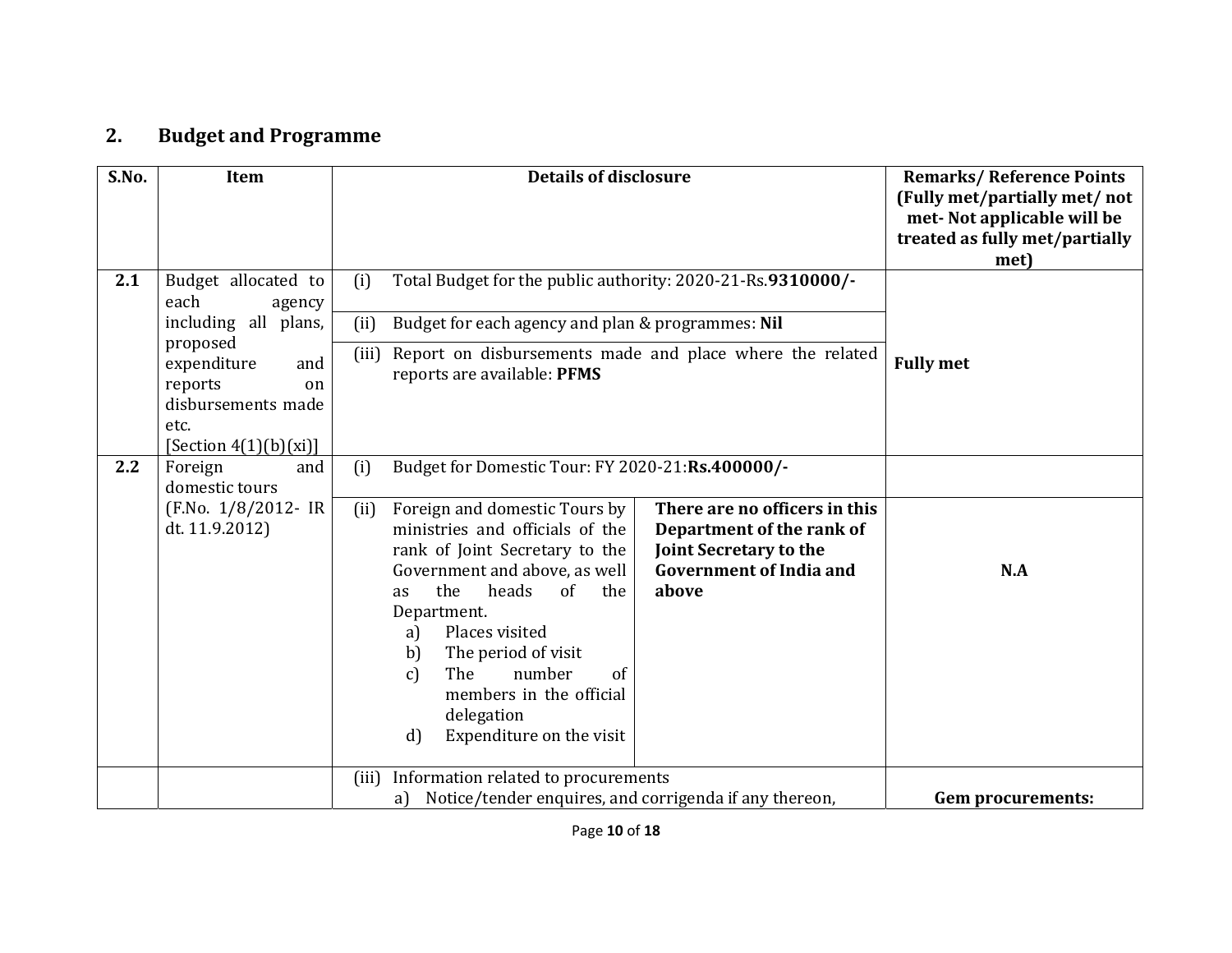|     |                                                                 | b)<br>$\mathcal{C}$<br>d) | Details of the bids awarded comprising the names of the<br>suppliers of goods/ services being procured,<br>The works contracts concluded - in any such combination of<br>the above-and<br>The rate /rates and the total amount at which such<br>procurement or works contract is to be executed. | Rs.26238/-<br>Office car hire charges - M/s<br>Kumar travels,<br>Visakhapatnam: Rs.31900<br>Office building private<br>security M/s. Jayendra<br>security Services: Rs.56754/-<br>per month.<br>Outsourcing DEO:13553/-<br>per DEO. M/s.Jayendra<br>Security services,<br>Visakhapatnam |
|-----|-----------------------------------------------------------------|---------------------------|--------------------------------------------------------------------------------------------------------------------------------------------------------------------------------------------------------------------------------------------------------------------------------------------------|-----------------------------------------------------------------------------------------------------------------------------------------------------------------------------------------------------------------------------------------------------------------------------------------|
| 2.3 | Manner of execution                                             | (i)                       | Name of the programme of activity                                                                                                                                                                                                                                                                | N.A                                                                                                                                                                                                                                                                                     |
|     | of<br>subsidy<br>programme                                      | (ii)                      | Objective of the programme                                                                                                                                                                                                                                                                       | N.A                                                                                                                                                                                                                                                                                     |
|     | [Section $4(i)$ (b)(xii)]                                       | (iii)                     | Procedure to avail benefits                                                                                                                                                                                                                                                                      | N.A                                                                                                                                                                                                                                                                                     |
|     |                                                                 | (iv)                      | Duration of the programme/ scheme                                                                                                                                                                                                                                                                | N.A                                                                                                                                                                                                                                                                                     |
|     |                                                                 | (v)                       | Physical and financial targets of the programme                                                                                                                                                                                                                                                  | N.A                                                                                                                                                                                                                                                                                     |
|     |                                                                 | (vi)                      | Nature/ scale of subsidy /amount allotted                                                                                                                                                                                                                                                        | N.A                                                                                                                                                                                                                                                                                     |
|     |                                                                 | (vii)                     | Eligibility criteria for grant of subsidy                                                                                                                                                                                                                                                        | N.A                                                                                                                                                                                                                                                                                     |
|     |                                                                 | (viii)                    | Details of beneficiaries of subsidy programme (number,<br>profile etc)                                                                                                                                                                                                                           | N.A                                                                                                                                                                                                                                                                                     |
| 2.4 | Discretionary<br>and<br>non-discretionary                       | (i)                       | Discretionary and non-discretionary grants/ allocations to<br>State Govt./ NGOs/other institutions: Nil                                                                                                                                                                                          | N.A                                                                                                                                                                                                                                                                                     |
|     | $[F$ .<br>No.<br>grants<br>$1/6/2011$ -IR<br>dt.<br>15.04.2013] | (ii)                      | Annual accounts of all legal entities who are provided grants<br>by public authorities: Nil                                                                                                                                                                                                      | N.A                                                                                                                                                                                                                                                                                     |
| 2.5 | of<br>Particulars                                               | (i)                       | Concessions, permits or authorizations granted by public                                                                                                                                                                                                                                         | N.A                                                                                                                                                                                                                                                                                     |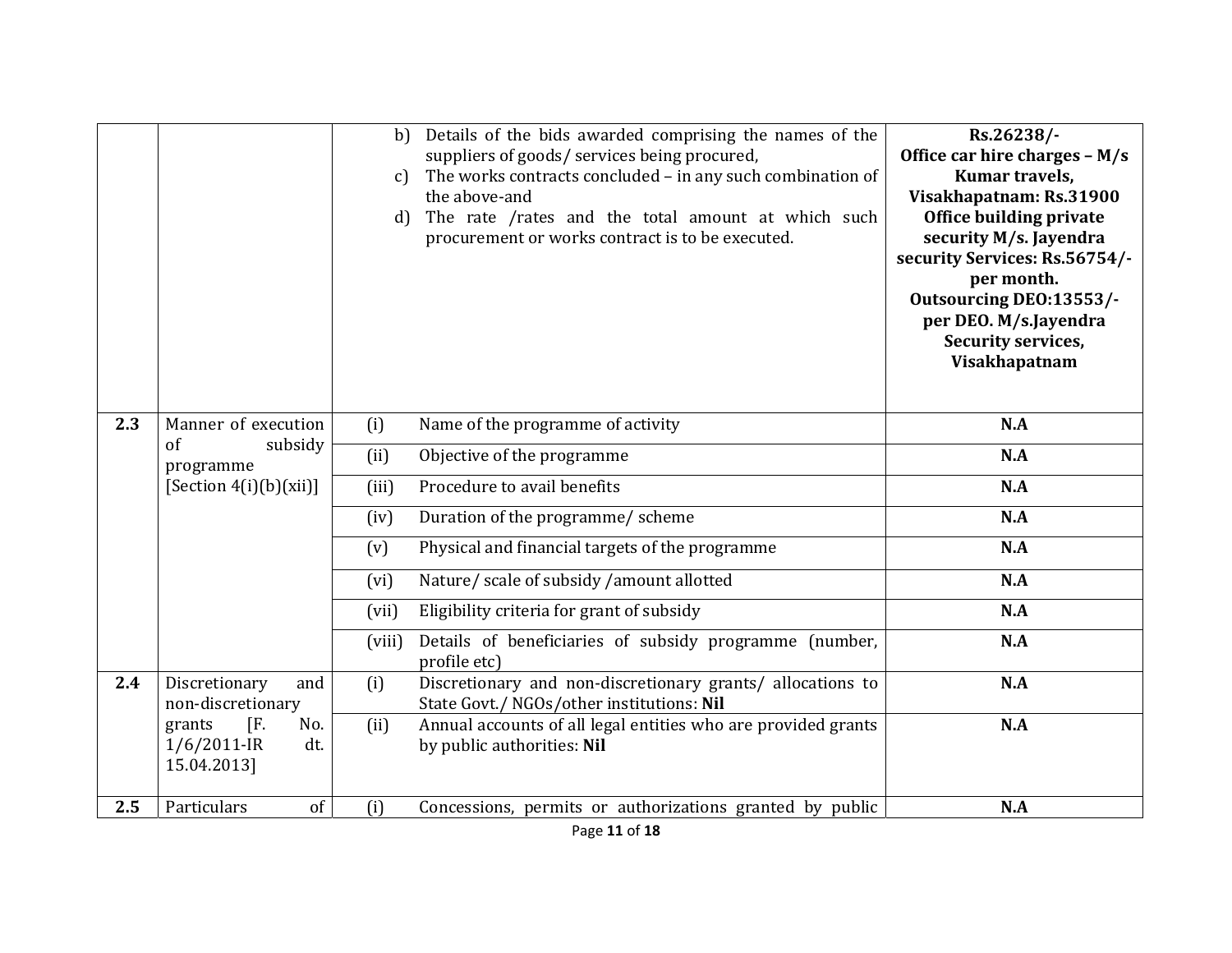|     | recipients<br>of<br>concessions, permits                                                              | authority<br>NIL.                                                                                                                                                                                                                                                                                                                    |     |
|-----|-------------------------------------------------------------------------------------------------------|--------------------------------------------------------------------------------------------------------------------------------------------------------------------------------------------------------------------------------------------------------------------------------------------------------------------------------------|-----|
|     | authorizations<br>of<br>the<br>by<br>granted<br>public authority<br>[Section<br>4(1)<br>(b)<br>(xiii) | (ii)<br>For each concessions, permit or authorization granted<br>a) Eligibility criteria<br>b) Procedure for getting the concession/grant and/or<br>permits of authorizations<br>c) Name and address of the recipients given concessions/<br>permits or authorisations<br>d) Date of award of concessions /permits of authorizations | N.A |
| 2.6 | $'CAG \& PAC \text{ paras } [F]$<br>15.4.2013]                                                        | CAG and PAC paras and the action taken reports (ATRs) after these<br>No. $1/6/2011$ - IR dt.   have been laid on the table of both houses of the parliament.                                                                                                                                                                         | N.A |

## **3.Publicity Band Public interface**

|     | S.No.                                                                                                       | Item                                                                                                                                                                                                                                                                                                                            | <b>Details of disclosure</b>                                                                                                                                                              | <b>Remarks/Reference Points</b><br>(Fully met/partially met/ not<br>met-Not applicable will be<br>treated as fully met/partially<br>met) |
|-----|-------------------------------------------------------------------------------------------------------------|---------------------------------------------------------------------------------------------------------------------------------------------------------------------------------------------------------------------------------------------------------------------------------------------------------------------------------|-------------------------------------------------------------------------------------------------------------------------------------------------------------------------------------------|------------------------------------------------------------------------------------------------------------------------------------------|
| 3.1 |                                                                                                             | Particulars for any<br>for<br>arrangement<br>consultation with or<br>representation<br>by                                                                                                                                                                                                                                       | Arrangement for consultations with or representation by the members<br>of the public<br>(i)<br>Relevant Acts, Rules, Forms and other documents which are<br>normally accessed by citizens | <b>NIL</b>                                                                                                                               |
|     | the members of the<br>public in relation to<br>the formulation of<br>policy<br>orimplementation<br>there of | (ii)<br>Arrangements for consultation with or representation by<br>a) Members of the public in policy formulation/ policy<br>implementation<br>b) Day & time allotted for visitors<br>Contact details of Information & Facilitation Counter   N.A<br>C)<br>(IFC) to provide publications frequently sought by RTI<br>applicants |                                                                                                                                                                                           |                                                                                                                                          |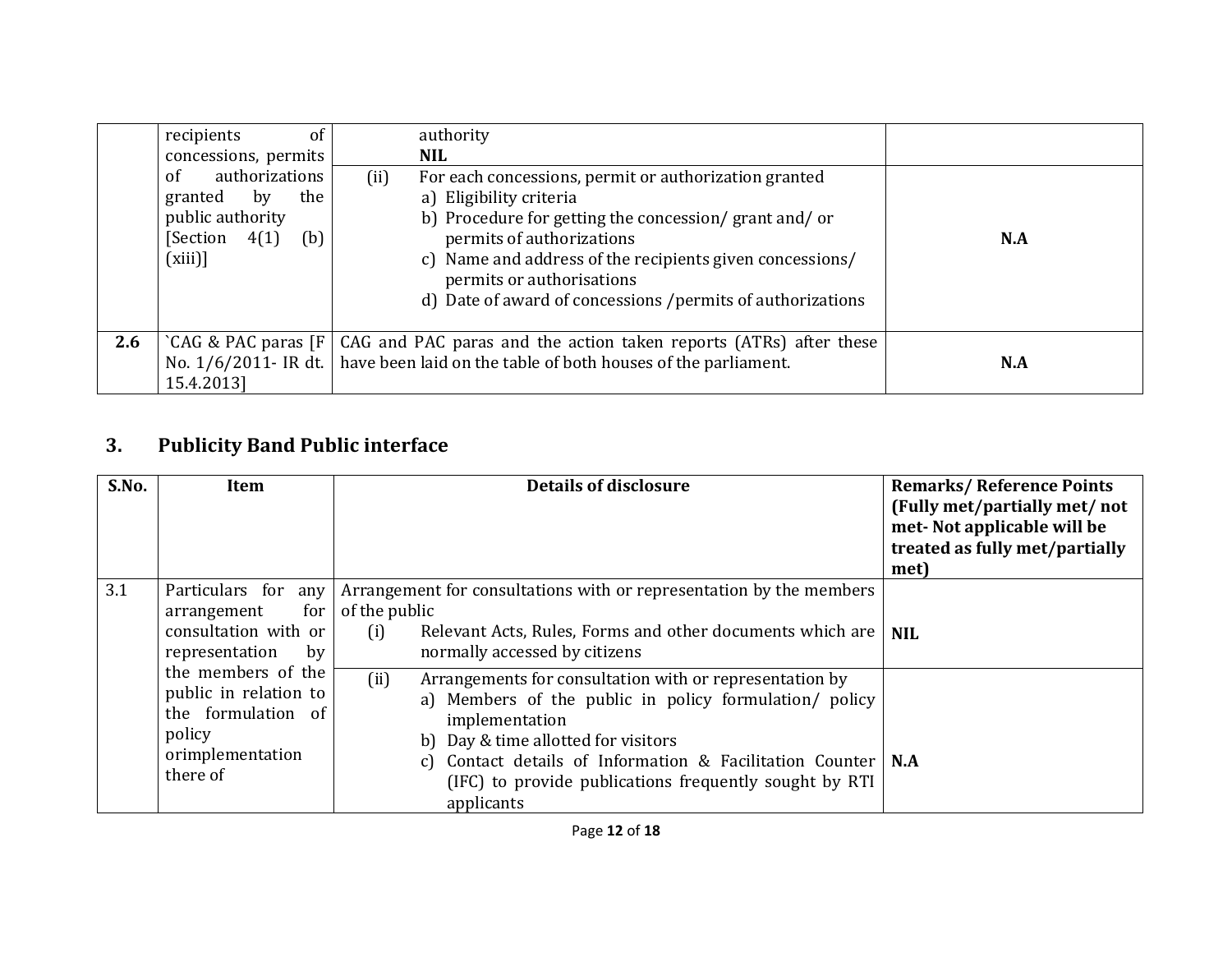|     | [Section $4(1)(b)(vii)$ ]                                                                                       | Public- private partnerships (PPP)                                                                                                                                                                                                                                                        | N.A              |
|-----|-----------------------------------------------------------------------------------------------------------------|-------------------------------------------------------------------------------------------------------------------------------------------------------------------------------------------------------------------------------------------------------------------------------------------|------------------|
|     |                                                                                                                 | Details of Special Purpose Vehicle (SPV), if any<br>(i)                                                                                                                                                                                                                                   |                  |
|     | No 1/6/2011-IR<br>ſΕ                                                                                            | (ii)<br>Detailed project reports (DPRs)                                                                                                                                                                                                                                                   | N.A              |
|     | dt. 15.04.2013]                                                                                                 | (iii)<br>Concession agreements.                                                                                                                                                                                                                                                           | N.A              |
|     |                                                                                                                 | Operation and maintenance manuals<br>(iv)                                                                                                                                                                                                                                                 |                  |
|     |                                                                                                                 | Other documents generated as part of the implementation of<br>(v)<br>the PPP                                                                                                                                                                                                              | N.A              |
|     |                                                                                                                 | Information relating to fees, tolls, or the other kinds of<br>(vi)<br>revenues that may be collected under authorisation from the<br>government                                                                                                                                           | N.A              |
|     |                                                                                                                 | Information relating to outputs and outcomes<br>(vii)                                                                                                                                                                                                                                     | N.A              |
|     |                                                                                                                 | The process of the selection of the private sector party<br>(viii)<br>(concessionaire etc.)                                                                                                                                                                                               | N.A              |
|     |                                                                                                                 | All payment made under the PPP project<br>(ix)                                                                                                                                                                                                                                            | N.A              |
| 3.2 | Are the details of<br>policies / decisions,<br>which affect public,<br>informed to them<br>[Section $4(1)$ (c)] | Publish all relevant facts while formulating important policies or<br>announcing decisions which affect public to make the process more<br>interactive;<br>Policy decisions/ legislations taken in the previous one year<br>(i)<br>Available in DGS websitehttps://www.dgshipping.gov.in/ | <b>Fully met</b> |
|     |                                                                                                                 | Outline the Public consultation process<br>(ii)<br>As per the Standard Operating Procedures laid by the<br><b>DGS</b>                                                                                                                                                                     | <b>Fully met</b> |
|     |                                                                                                                 | Outline the arrangement for consultation before formulation<br>(iii)<br>of policy<br>As per the Standard Operating Procedures laid by the<br><b>DGS</b>                                                                                                                                   | <b>Fully met</b> |
| 3.3 | Dissemination<br>of                                                                                             | Use of the most effective means of communication                                                                                                                                                                                                                                          |                  |
|     | information widely<br>and in such form and<br>which<br>manner<br>is                                             | (i)<br>Internet (website)<br>DGS website https://www.dgshipping.gov.in/                                                                                                                                                                                                                   | <b>Fully met</b> |
|     | easily accessible to                                                                                            |                                                                                                                                                                                                                                                                                           |                  |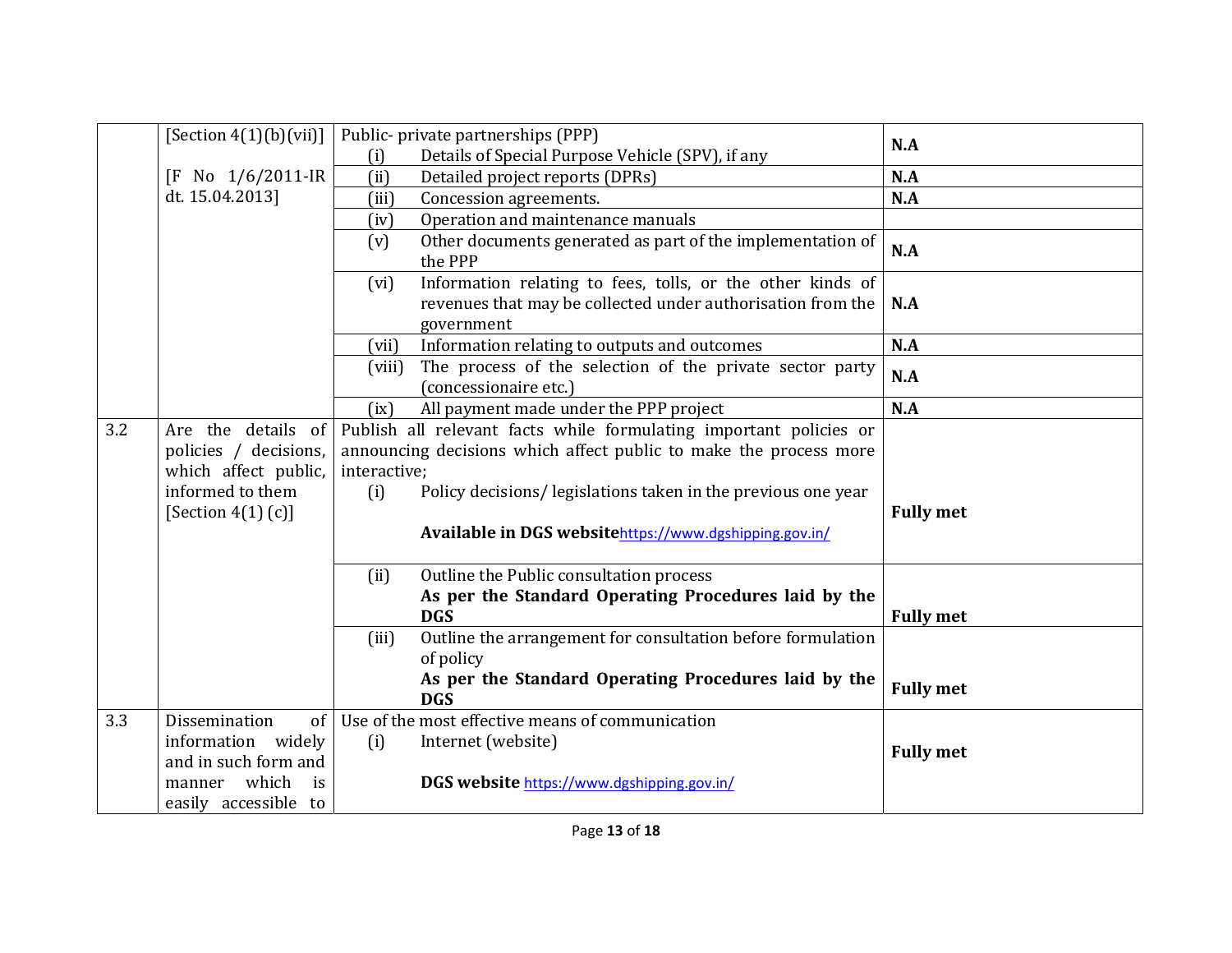|     | the public             |                                                   |                  |
|-----|------------------------|---------------------------------------------------|------------------|
|     | [Section 4(3)]         |                                                   |                  |
| 3.4 | Form of accessibility  | Information manual/handbook available in          |                  |
|     | information<br>οf      | Electronic format<br>(i)                          | <b>Fully met</b> |
|     | manual/handbook        | Manuals and SOPs are available on the DGS website |                  |
|     | [Section $4(1)(b)$ ]   | (i)<br><b>Printed format: Yes</b>                 | <b>Fully met</b> |
| 3.5 | Whether information    | List of materials available                       | <b>Yes</b>       |
|     | manual/ handbook       | (i)<br>Free of cost Yes                           |                  |
|     | available free of cost | (ii)<br>At a reasonable cost of the medium        |                  |
|     | or not                 |                                                   | N.A              |
|     | [Section $4(1)(b)$ ]   |                                                   |                  |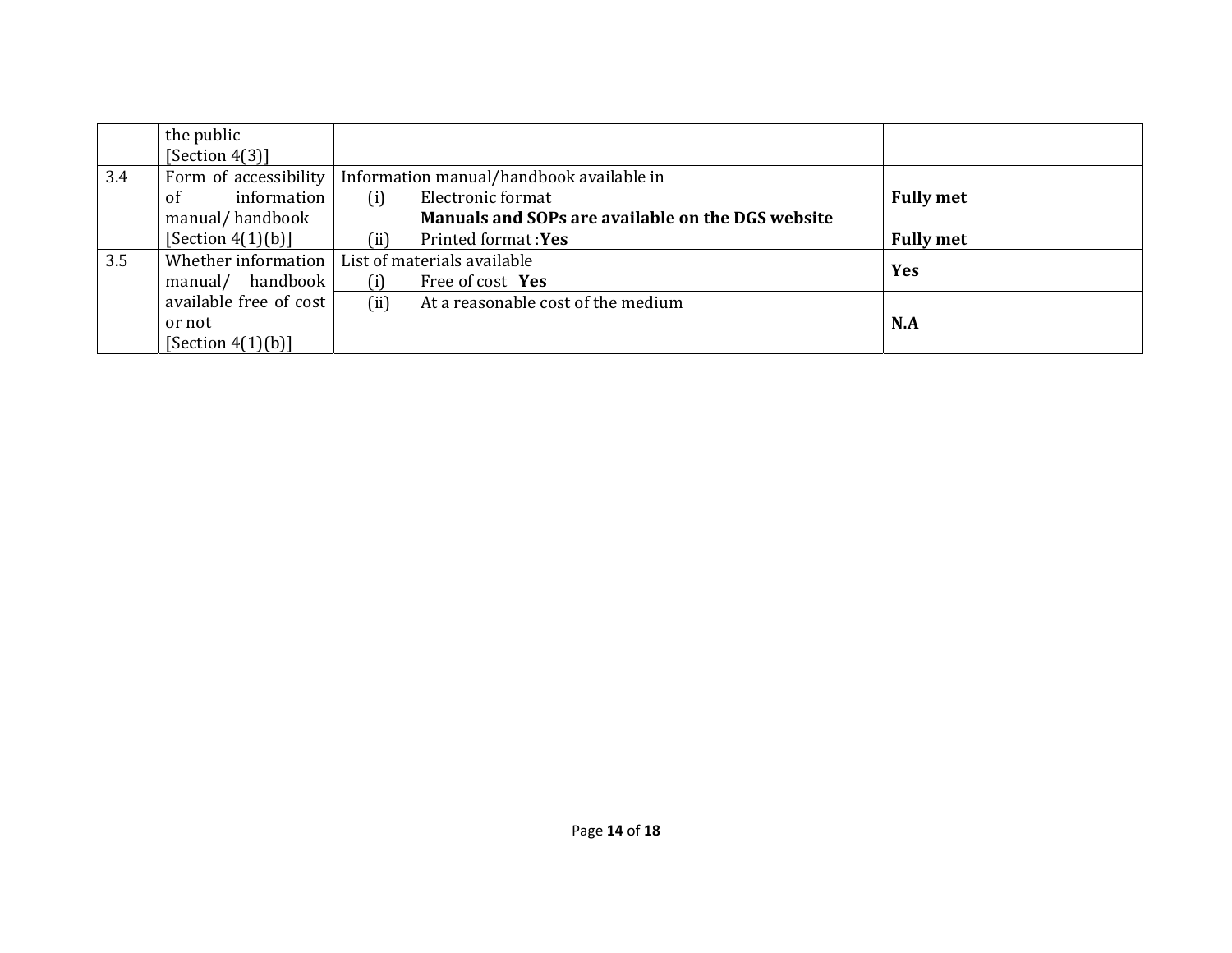#### **4.E.Governance**

| <b>S.No.</b> | Item                                                                                                          | <b>Details of disclosure</b>                                                                                                                                                                                                                                                                                              | <b>Remarks/Reference Points</b><br>(Fully met/partially met/ not<br>met-Not applicable will be<br>treated as fully met/partially<br>met)   |                      |
|--------------|---------------------------------------------------------------------------------------------------------------|---------------------------------------------------------------------------------------------------------------------------------------------------------------------------------------------------------------------------------------------------------------------------------------------------------------------------|--------------------------------------------------------------------------------------------------------------------------------------------|----------------------|
| 4.1          | Language in which<br>Information                                                                              | (i) English: Yes                                                                                                                                                                                                                                                                                                          | Only limited service delivery is<br>on e-governance                                                                                        | <b>Partially met</b> |
|              | Manual/Handbook<br>Available<br>$[F$ No. $1/6/2011$ -IR<br>dt. 15.4.2013]                                     | (ii) Vernacular/Local Language: No                                                                                                                                                                                                                                                                                        |                                                                                                                                            | N.A                  |
| 4.2          | When<br>the<br>was<br>information<br>Manual/Handbook<br>last updated?<br>[F No. 1/6/2011-IR<br>dt 15.4.2013]  | Last date of Annual updation                                                                                                                                                                                                                                                                                              | The<br>e-governance<br>system<br>is<br>centralised with the DG Shipping<br>undertaking periodic updation<br>and up gradation, as required. | <b>Partially met</b> |
| 4.3          | Information<br>available<br>in<br>electronic form<br>[Section<br>4(1)(b)(xiv)                                 | (i) Details of information available in electronic form<br>Standard Operating Procedures (SOP) of each category of<br>service offered are available on DGS website<br>(ii) Name/ title of the document/record/ other information: SOP in<br>DGS website<br>(iii) Location where available: https://www.dgshipping.gov.in/ | <b>Fully met</b>                                                                                                                           |                      |
| 4.4          | Particulars of<br>facilities available to<br>citizen for obtaining<br>information<br>[Section $4(1)(b)(xv)$ ] | (i) Name & location of the<br>facility<br>of<br>information<br>(ii) Details<br>made available<br>of the<br>(iii) Working hours<br>facility<br>(iv) Contact person & contact<br>details (Phone, fax email)                                                                                                                 | Particulars are available on the DG<br>Shipping<br>website<br>https://www.dgshipping.gov.in/                                               | <b>Fully met</b>     |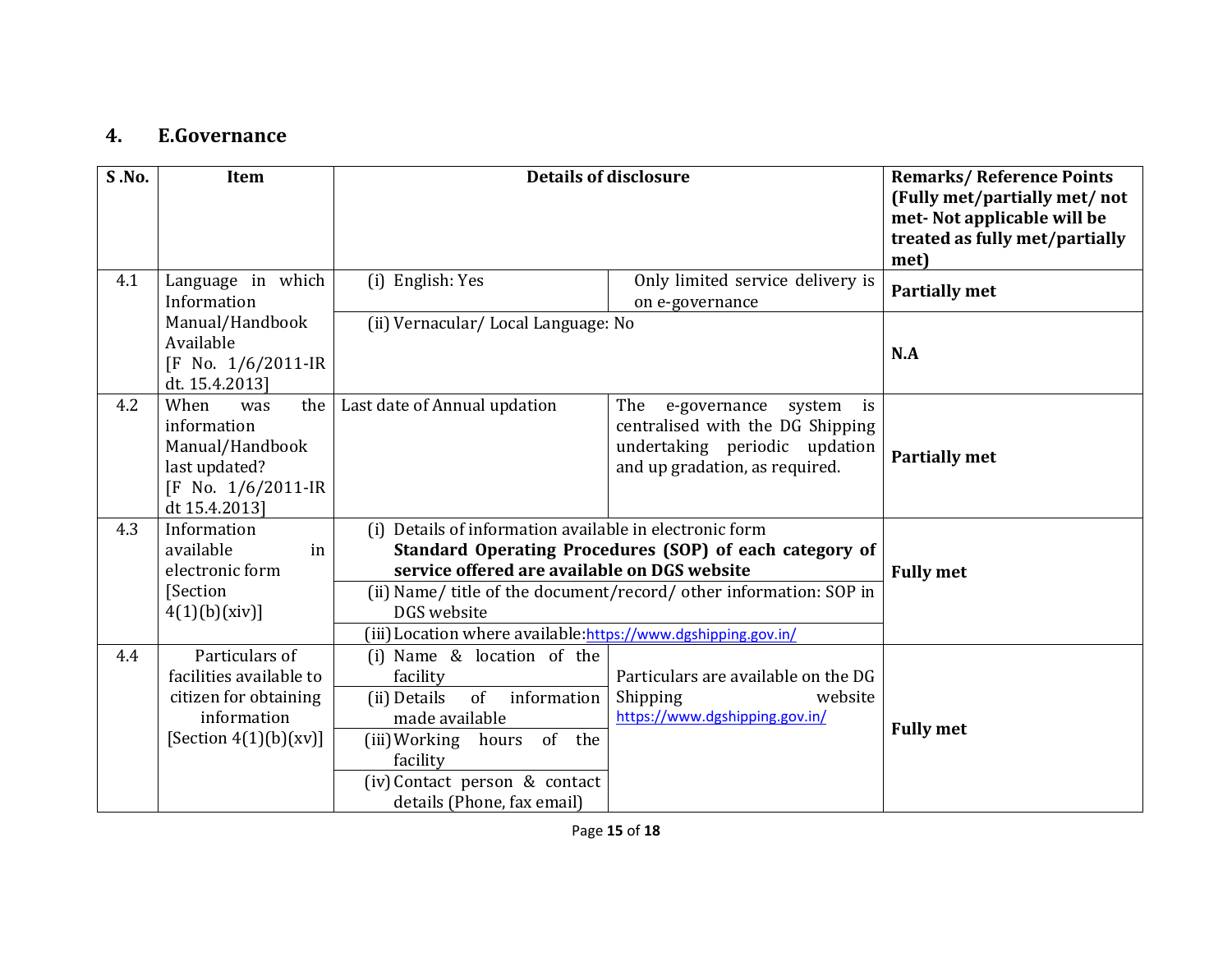| 4.5<br>Such<br>other |                                                                                    | (i)   | Grievance redressal mechanism                                                                                                            | <b>Fully met</b> |
|----------------------|------------------------------------------------------------------------------------|-------|------------------------------------------------------------------------------------------------------------------------------------------|------------------|
|                      | information as may<br>be prescribed under                                          |       | Details of applications received under RTI and information provided                                                                      |                  |
|                      | section $4(i)$ (b)(xvii)                                                           | (i)   | NORTI query received and Information for the same<br>provided                                                                            | <b>Fully met</b> |
|                      |                                                                                    | (ii)  | List of completed schemes/ projects/ Programmes: Nil                                                                                     | N.A              |
|                      |                                                                                    | (iii) | List of schemes/ projects/ programme underway:                                                                                           | N.A              |
|                      |                                                                                    | (iv)  | Details of all contracts entered into including name of the<br>contractor, amount of contract and period of completion of<br>contractNIL | N.A              |
|                      |                                                                                    | (v)   | <b>Annual Report:NIL</b>                                                                                                                 | N.A              |
|                      |                                                                                    |       | Frequently Asked Question (FAQs)NIL                                                                                                      | N.A              |
|                      |                                                                                    |       | Any other information such as<br>a) Citizen's Charter: Centralised and is available on DG<br><b>Shipping website</b>                     | <b>Fully met</b> |
|                      |                                                                                    |       | b) Result Framework Document (RFD)                                                                                                       | N.A              |
|                      |                                                                                    |       | c) Six monthly reports on the                                                                                                            | N.A              |
|                      |                                                                                    |       | d) Performance against the benchmarks set in the Citizen's<br>Charter                                                                    | N.A              |
| 4.6                  | Receipt & Disposal of<br>RTI applications &<br>appeals<br>[ <b>F</b> .No]          | (i)   | Details of applications received and disposed<br><b>NIL</b>                                                                              | <b>Fully met</b> |
|                      | $1/6/2011$ -IR<br>dt.<br>15.04.2013]                                               | (ii)  | Details of appeals received and orders issued: Nil                                                                                       | N.A              |
| 4.7                  | Replies to questions<br>asked<br>in<br>the<br>parliament<br>[Section $4(1)(d)(2)]$ |       | Details of questions asked and replies given: Nil                                                                                        | N.A              |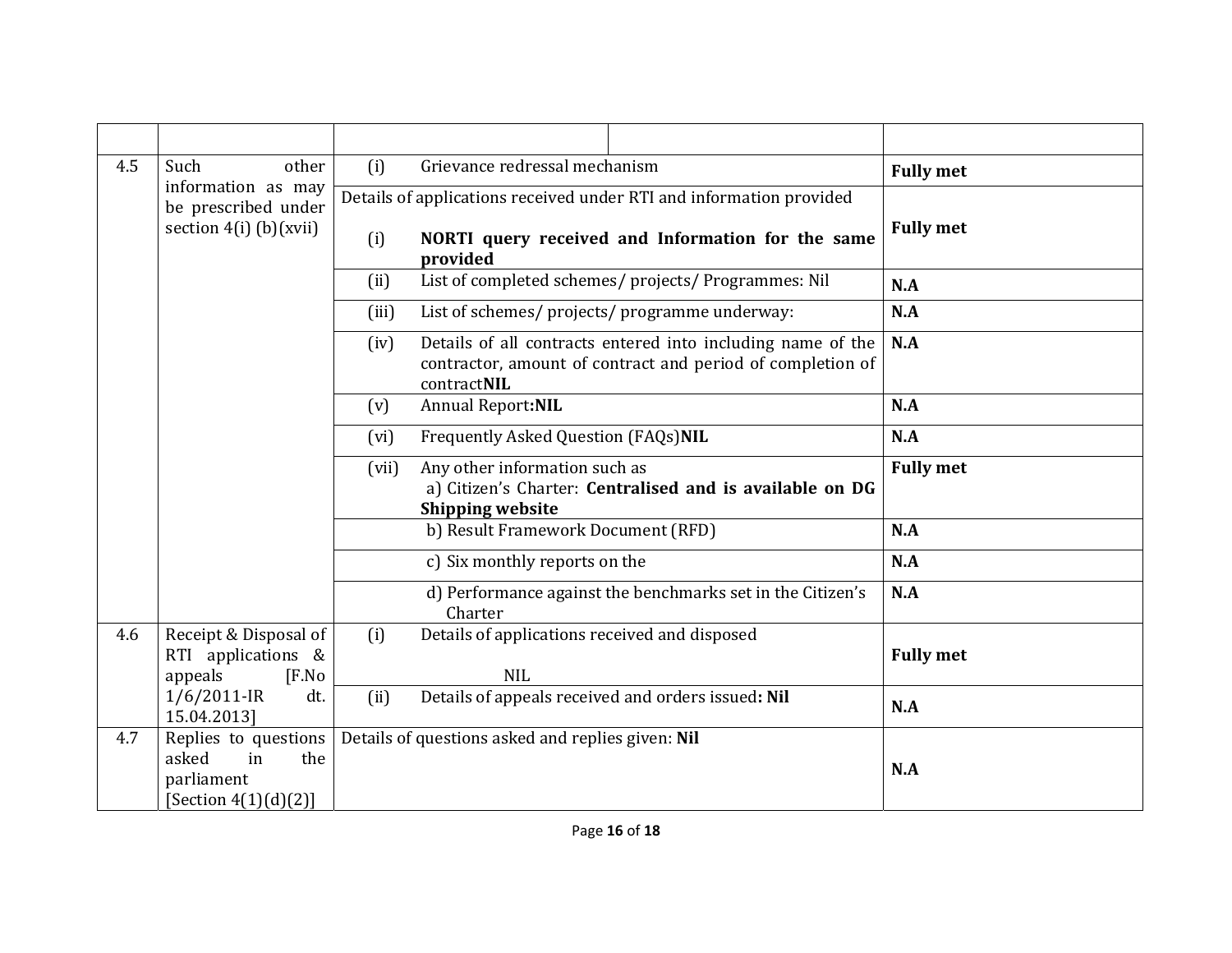### **5.Information as may be prescribed**

| S. No. | Item                                                                                | <b>Details of disclosure</b>                                                                                                                                                                      | <b>Remarks/Reference Points</b><br>(Fully met/partially met/ not<br>met-Not applicable will be<br>treated as fully met/partially<br>met) |
|--------|-------------------------------------------------------------------------------------|---------------------------------------------------------------------------------------------------------------------------------------------------------------------------------------------------|------------------------------------------------------------------------------------------------------------------------------------------|
| 5.1    | Such<br>other<br>information as may<br>be prescribed [F.No.                         | Name & details of<br>(i)<br>(a) Current CPIOs & FAAs: See 1.10 (above)<br>(b) Earlier CPIO & FAAs from 1.1.2015                                                                                   | <b>Fully met</b>                                                                                                                         |
|        | $1/2/2016$ -IR<br>dt.<br>17.8.2016, F<br>No.<br>$1/6/2011$ -IR<br>dt.<br>15.4.2013] | (ii)<br>Details of third-party audit of voluntary disclosure<br>(a) Dates of audit carried out<br>(b) Report of the audit carried out                                                             | N.A                                                                                                                                      |
|        |                                                                                     | Appointment of Nodal Officers not below the rank of Joint<br>(iii)<br>Secretary/ Additional HoD:NA<br>(a) Date of appointment<br>(b) Name & Designation of the officers                           | N.A                                                                                                                                      |
|        |                                                                                     | Consultancy committee of key stake holders for advice on<br>(iv)<br>suo-motu disclosure: NIL<br>(a) Dates from which constituted<br>(b) Name & Designation of the officers                        | N.A                                                                                                                                      |
|        |                                                                                     | Committee of PIOs/FAAs with rich experience in RTI to<br>(v)<br>identify frequently sought information under RTINil<br>(a) Dates from which constituted<br>(b) Name & Designation of the Officers | N.A                                                                                                                                      |